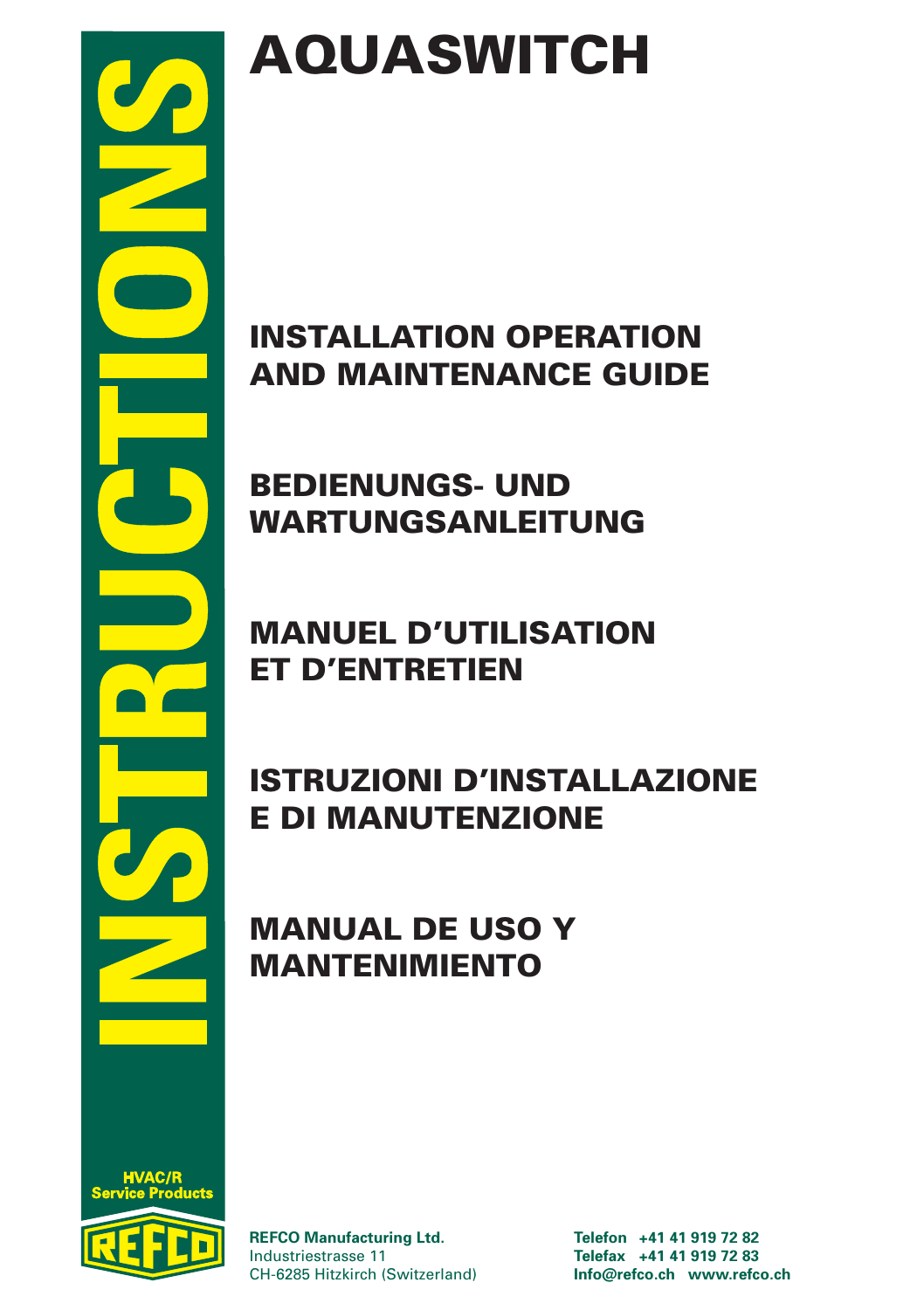



# AQUASWITCH

**SPECIFICATION**

Operating Temperature

Switch On/Off Level 0N: 10mm typical

Delay on level fall

Protection IPX7

Power Supply 90 – 254 V, 50/60 Hz 24V AC/DC<br>5A 250VAC 1250VA Switching capacity 5A 250VAC 1250VA<br>Operating Temperature 6 Air 6-70°C (32-158°F) Water 0–50°C (32–122°F) 6mm min., 14mm max. Hysteresis 2mm Marker on cable denotes any other time delay

### **DESCRIPTION**

The AquaSwitch is a rising water liquid level detector. Its solid state electronic sensing is not effected by oil film, metal trays, nor by slightly off the vertical mounting position. The small footprint  $(4 \times 5 \text{ cm})$  and the low switching level means that the AquaSwitch may be mounted in the smallest of reservoirs. The in-built isolated relay switches loads up to 1250VA. This allows the user to select the AquaSwitch to directly switch pumps and solenoids or interface into other control circuits. The built-in Delay to off timer may be used to allow water being drained or pumped to be fully vacated or just to prevent nuisance switching.

### **SAFETY FIRST**

Disconnect all power supplies before starting installation or maintenance work. The interconnecting conductors and connections are to be confined within the host equipment. All wiring and connections are for internal installation only. This product must be installed only by competent engineers. There are no user serviceable parts in this control. Do not use if damaged in any way. Check the label to ensure this product is the correct voltage.

### **INSTALLATION**

The AquaSwitch is intended to detect rising condensate water levels in A/C and Refrigeration applications. It may also be used in Reservoir Top-Up or High Level Alarm applications. The AquaSwitch is a semi-submersible switch therefore it must not be used in application where it will be permanently submerged or for long extended periods. It is not recommended to use it as a low level switch. The AquaSwitch may be used in metal or plastic collection trays. When positioning, ensure that there is 8 mm of clearance in front and 5 mm below the sensing pads. The AquaSwitch will operate tilted in any direction from the normal by up to 45° however for reliable operation position the AquaSwitch flat and level. Tray depth must be at least 17 mm to prevent overflowing.

**REFCO Manufacturing Ltd. Telefon +41 41 919 72 82** Industriestrasse 11 **Telefax +41 41 919 72 83** CH-6285 Hitzkirch (Switzerland) **Info@refco.ch www.refco.ch**